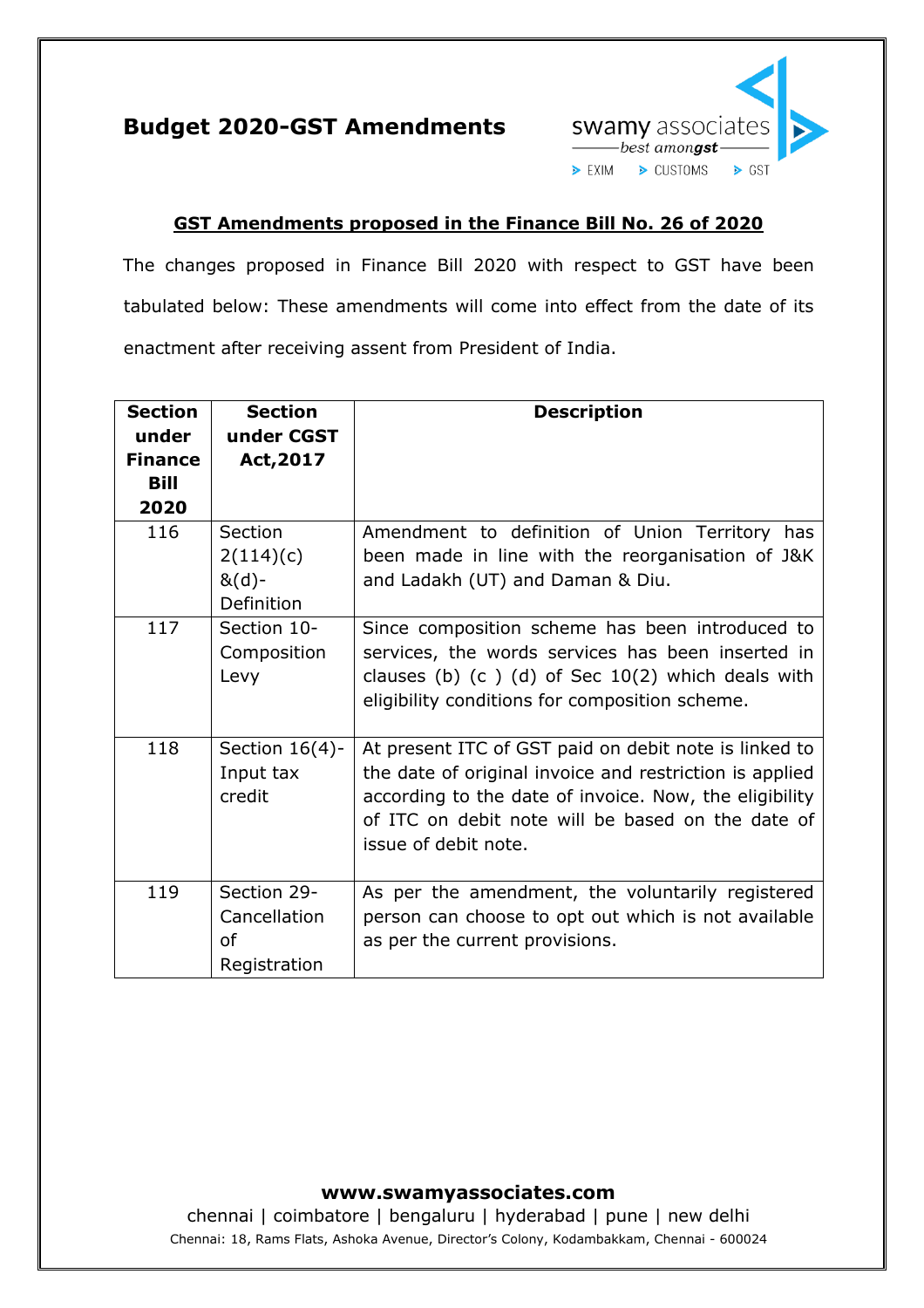**Budget 2020-GST Amendments**



| 120 | Section 30-<br>Revocation of<br>cancellation         | application for revocation against the<br>The<br>cancellation order shall be filed within 30 days from<br>date of cancellation order. As per the<br>the<br>amendment, the Additional Commissioner/Joint<br>Commissioner are given powers to extend this time<br>limit to further 30 days and the Commissioner can<br>extend it to further 30 days more. Therefore, in<br>total the assessee is getting 90 days time for filing<br>revocation application from the date of cancellation<br>order. |
|-----|------------------------------------------------------|--------------------------------------------------------------------------------------------------------------------------------------------------------------------------------------------------------------------------------------------------------------------------------------------------------------------------------------------------------------------------------------------------------------------------------------------------------------------------------------------------|
| 121 | Section 31-<br>tax invoice                           | As per the amendment, the Government on the<br>recommendation<br>of council<br>the<br>can<br>specify<br>categories of services or supplies in respect of<br>which a tax invoice shall be issued, within such time<br>and in such manner as may be prescribed.                                                                                                                                                                                                                                    |
| 122 | Section 51-<br><b>TDS</b>                            | TDS certificate shall be issued in such prescribed<br>form and manner by the Government. Sub section<br>related to late fees has been removed.                                                                                                                                                                                                                                                                                                                                                   |
| 124 | Sec 122-<br>Penalty for<br>certain<br>offences       | Penalty equivalent to tax evaded can be imposed on<br>person retaining the benefit of transaction which<br>involves fraudulent practice of bill trading. In other<br>words, penalty has been extended to recipient also.                                                                                                                                                                                                                                                                         |
| 125 | Section 132:<br>Punishment to<br>certain<br>offences | Consequent to changes made in Section 122,<br>punishment under Section 132 has been extended<br>to person who is causing to commit or retaining the<br>out of fraudulent transaction. Further,<br>benefit<br>punishment has been extended to persons who<br>have fraudulently availed ITC without any invoice or<br>bill.                                                                                                                                                                        |
| 126 | Section 140-<br>transitional<br>credit               | The power to fix time limit for allowing transitional<br>credit is inserted retrospectively to overcome the<br>lacuna pointed out by the courts.                                                                                                                                                                                                                                                                                                                                                 |

## **www.swamyassociates.com**

chennai | coimbatore | bengaluru | hyderabad | pune | new delhi Chennai: 18, Rams Flats, Ashoka Avenue, Director's Colony, Kodambakkam, Chennai - 600024